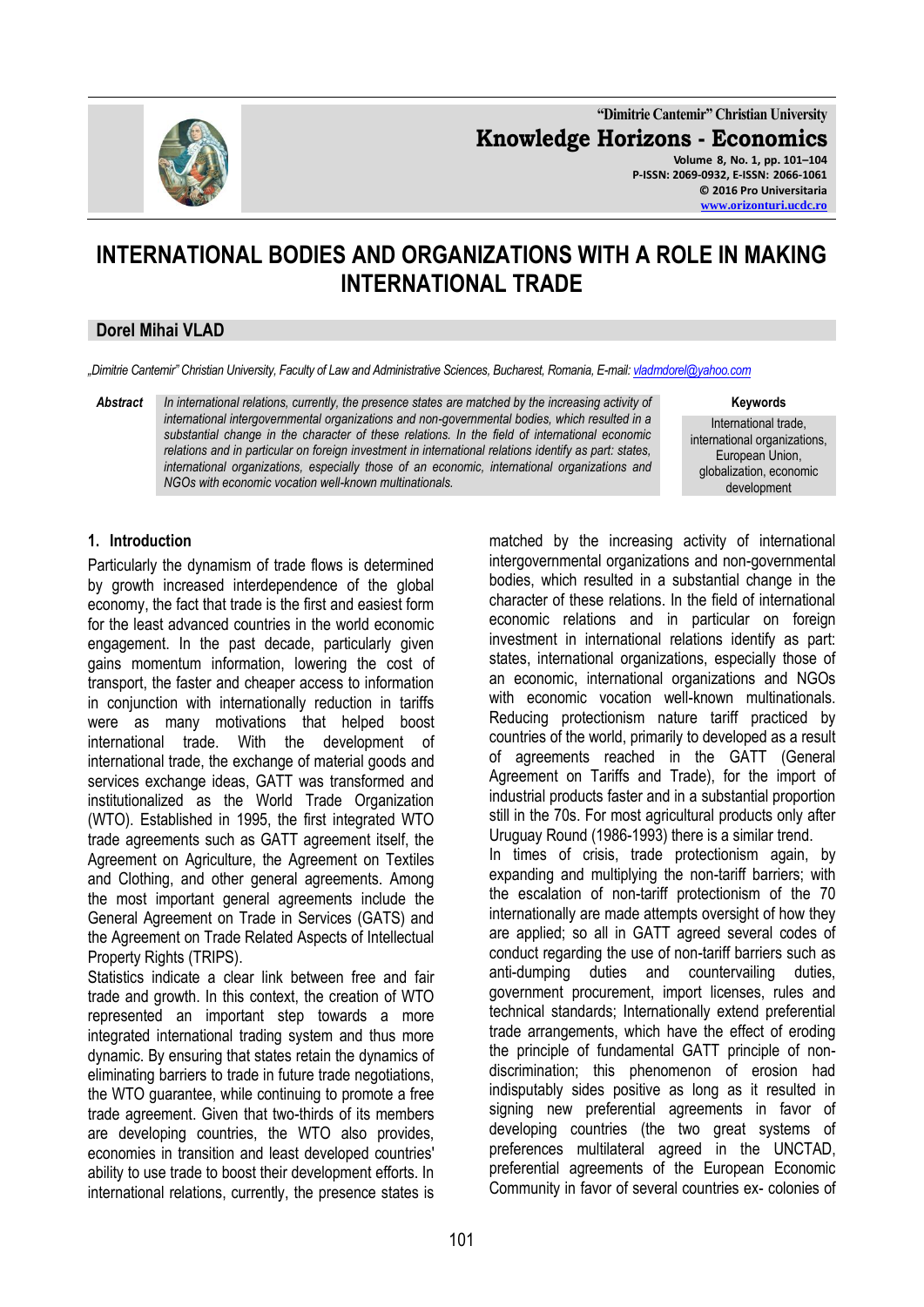member countries etc.). Remains controversial effects on the world economy as a whole if it is considering creating economic integration organizations at regional or subregional level among developed countries, members of their reach nearly eliminating trade restrictions in their reciprocal trade in goods. If they have not practiced simultaneously a protectionist trade policy towards third parties were positive global effects, otherwise the effects were negative. For example, EU agricultural policy has imposed a high protection of the agricultural food market community, the foreign suppliers of such products being strongly affected. In reality, a survey of GATT regarding compliance of various regional trade agreements with Article XXIV of GATT, showed that in 70 such agreements in existence only 4 met the conditions, which are most obscure.

#### **2. The role of international organizations in international trade**

World Trade Organization was established in 1995. The headquarters of this organization in Geneva and counted at the end of 2004, 148 Member States. Although it is one of the latest international organizations, multilateral trading system that governs it works since the end of the Second World War. WTO is the successor of GATT (General Agreement on Tariffs and Trade), and its main concern is to ensure conditions for the development of more free trade. In the past 50 years, international trade has experienced exceptional growth of over 22 times, and the GATT and the WTO have made an important contribution in supporting this development. Current multilateral trading system has developed over time through a series of trade negotiations, known as rounds of negotiations.

The first series focused mainly on tariff reductions but later negotiations included other negotiating areas as anti-dumping and other non-tariff barriers. The latest round of negotiations completed, conducted during 1986-1994 and called Uruguay Round, was the one that led to the creation of the WTO.

The main goals of the World Trade Organisation is closely connected with the central objective of ensuring free trade between Member States:

• Administer trade agreements;

• To act as a forum for trade negotiations;

• Regulate commercial disputes between Member States:

• Organize periodic review of the trade policies of member states;

• to assist developing countries in trade policy, through technical assistance and training programs;

• cooperate with other organizations. Decisions in the WTO are taken, usually by consensus.

The majority vote has never been used in WTO and GATT very rare, but it is an option.

The highest decision-making level in the WTO Ministerial Conference, which meets every two years. The next level of leadership is the General Council, which meets several times a year. The third level is the Councils (Council for Trade in Goods, the Council for Trade in Services, Council on IPR), which coordinate various specialized committees, working groups and subsidiary bodies, depending on each agree in part. From the organizational structure of the WTO secretariat and the part that does not have powers of direction, but technical assistance to other bodies of the WTO.

#### **Organisation for Economic Co-operation and Development (OECD)**

Was initially created to finance European reconstruction projects, benefiting the Marshall Plan funds. In 1948 it was created the European Economic Cooperation Organization (OECE) having as members of Western European countries (which can be added Turkey) and in 1960 the organization turned in OECD (with two new members, the US and Canada).

As shown in TEC, the relationship between communities and the OECD is special, being expressly provided (Article 304 TEC).

In practice, the EC/EU never became a member of OECD but it highlights informality in which the organization operates.

OECD has an important role in establishing some general principles in the field of international trade laws principles that have influenced world states, whether or not States -OECD Principles on Corporate Governance, 2004 -White Paper of corporate management in Southeast Europe (OECD)- in sharp involving intellectual property, by organizing conferences; - The OECD Declaration and Decisions on International Investment and Multinational Enterprises: Basic Texts, 2000 In 1975 the Helsinki- Final Declaration signed the Final Act of the Conference on Security and Cooperation in Europe - that is, primarily, a political significance (rights man).

# **Organization for Security and Co-operation in Europe (OSCE)**

OSCE establishment has not been achieved in institutional plan although there were several important agreements - primarily political - importance for Europe; CSCE transformation in the Organization for Security and Cooperation lead to stability and institutionalization of a project (provisional for several decades).

Although a document - primarily political - contains elements relating to economic cooperation: thus, after ,, Declaration on Principles Guiding Relations between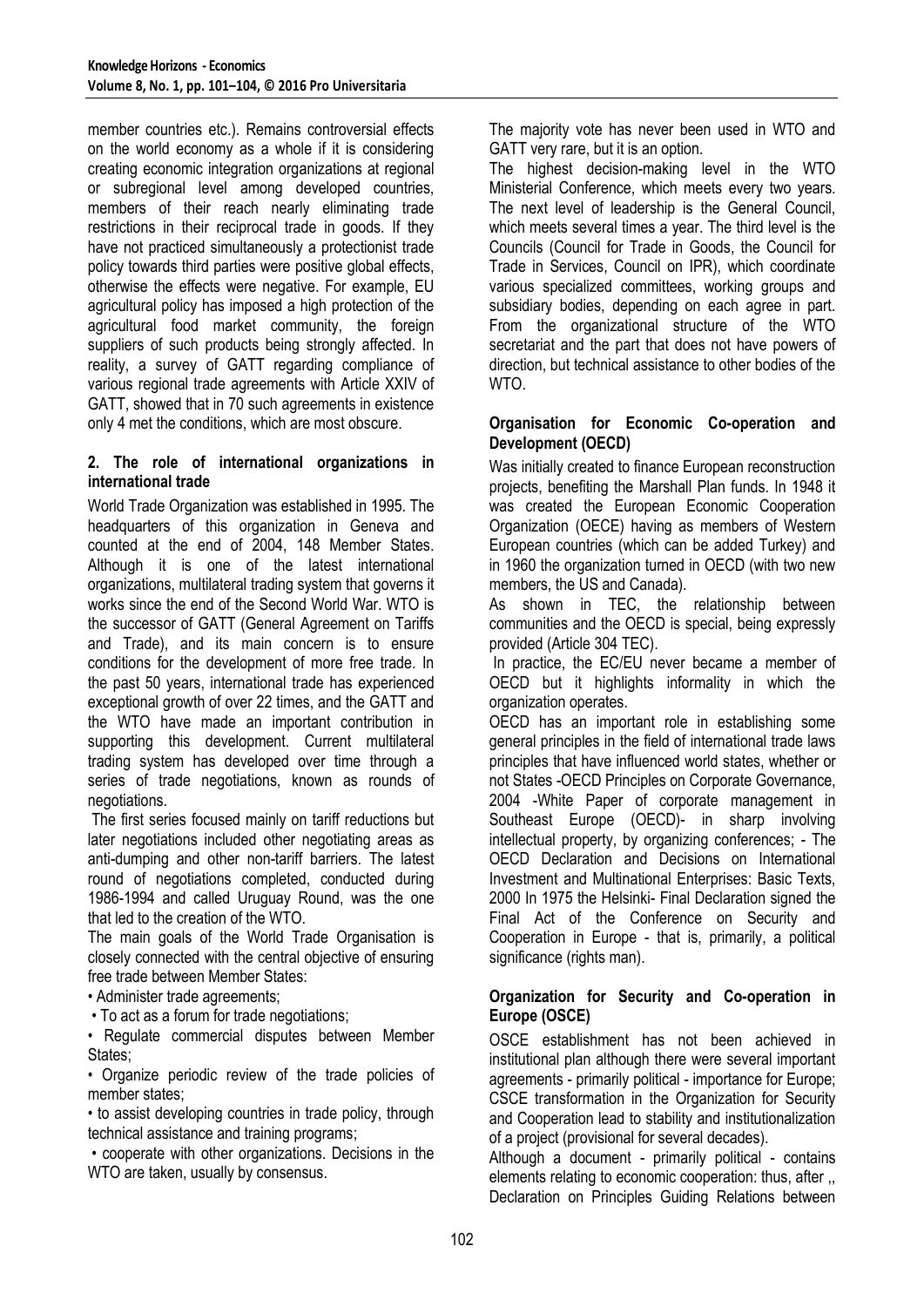participating states' follows the chapter on problems of putting into practice some of the principles contained; the context are listed in Military and then analyzed cooperation in the fields of economy, science and technology and environment. Development of cooperation in areas of trade, industry, science and technology, environment and other sectors of economic activity, contributing to strengthening peace and security in Europe and worldwide.

The purpose subsidiary of the development of trade is underlined by making this activity European security and peace. The first signs of recognizing the effects of globalization are enshrined in this Declaration 'growing economic interdependence in the world involves increasing joint efforts and effective in order to solve economic problems in major world such as the energy, commodity and monetary and financial matters and, therefore, highlights the demand that exists to promote stable and equitable international economic relations, thus contributing to continuous and diversified economic development of all countries'.

In the trade, the Member undertakes the following:

- increasing the volume and pattern of trade between participating states trade because not all cases correspond to the possibilities that are offered by the present level of their economic development, science and technology;

- Development of their mutual exchanges of goods and services and to ensure favorable conditions for such development; - Application of most favored nation treatment to expand trade;

- Increasing trade on a multilateral basis as widely as possible;

- Developing and signing of bilateral and multilateral intergovernmental and other agreements for the long term development of trade;

- Attempt to reduce or eliminate progressively the obstacles of any kind in the way of developing trade;

- Fostering continued growth of trade, avoiding as far as possible abrupt fluctuations in their trade;

- Exchanges of various products must be made so that they do not provoke or do not threaten to cause serious injury - when appropriate, disruption of markets

- markets interior of these products and particularly to the detriment of local producers in the importing country , subject to competition from similar products or direct; regarding the notion of market disruption means that it can not be invoked against the relevant provisions of international agreements;

- If the States will resort to protective measures, they will in accordance with their commitments in this field arising from international agreements to which they are parties and will take into account the interests of the parties directly concerned;

- Creation of favorable conditions of participating companies, organizations and businesses to develop trade.

# **European Free Trade Association (EFTA/EFTA)**

Situation of the European Union on the continent. cause a complex analysis of inter-institutional relations both with economic organizations but also with organizations that do not primarily economic in nature. Although initially EFTA was perceived as an alternative, even a competitor, has proven to be an organization that trained new members to join the EU EFTA was founded at the initiative of Great Britain along with other six states (Norway, Sweden, Austria, Switzerland and Portugal).

Currently there are four Member States: Iceland, Liechtenstein, Norway and Switzerland.

EFTA has as object of activity the free circulation of industrial goods, processed agricultural products and those fisheries. In cooperation with the European Union in the field of trade, by virtue of a protocol has been established the European Economic Area, which allows access to three EFTA countries to the single market created by the European Union.

# **3. Conclusions**

Amplification economic relevance of services in all modern economies - implicit in the EU - should be associated above all with the accelerated process of globalization of these activities, respectively, with increasing service capacity to be an object of trade.

This process is known in the literature as a process of fragmentation and globalization of production manifests as two interrelated dimensions: the sustained growth of trade itself (cross-border) services; and dynamic expansion of flows of foreign direct investment (FDI) in services. Increasing globalization of services and, consequently, greater ease with which they can be approached international markets generating services, above all, opportunities to develop new sources of export growth.

Meanwhile, in terms of efficiency provides access to a greater variety of services and technological and organizational know-how through imports.

Economic conditions that prevailed abroad in the last decade - the sustained growth of the global economy and the dynamic development of international trade, the four-year expansion continuing FDI globally - in conjunction with the liberalization of trade regimes and investment internationally have assured EU companies increased access to foreign markets for goods and services, helping to strengthen their business performance.